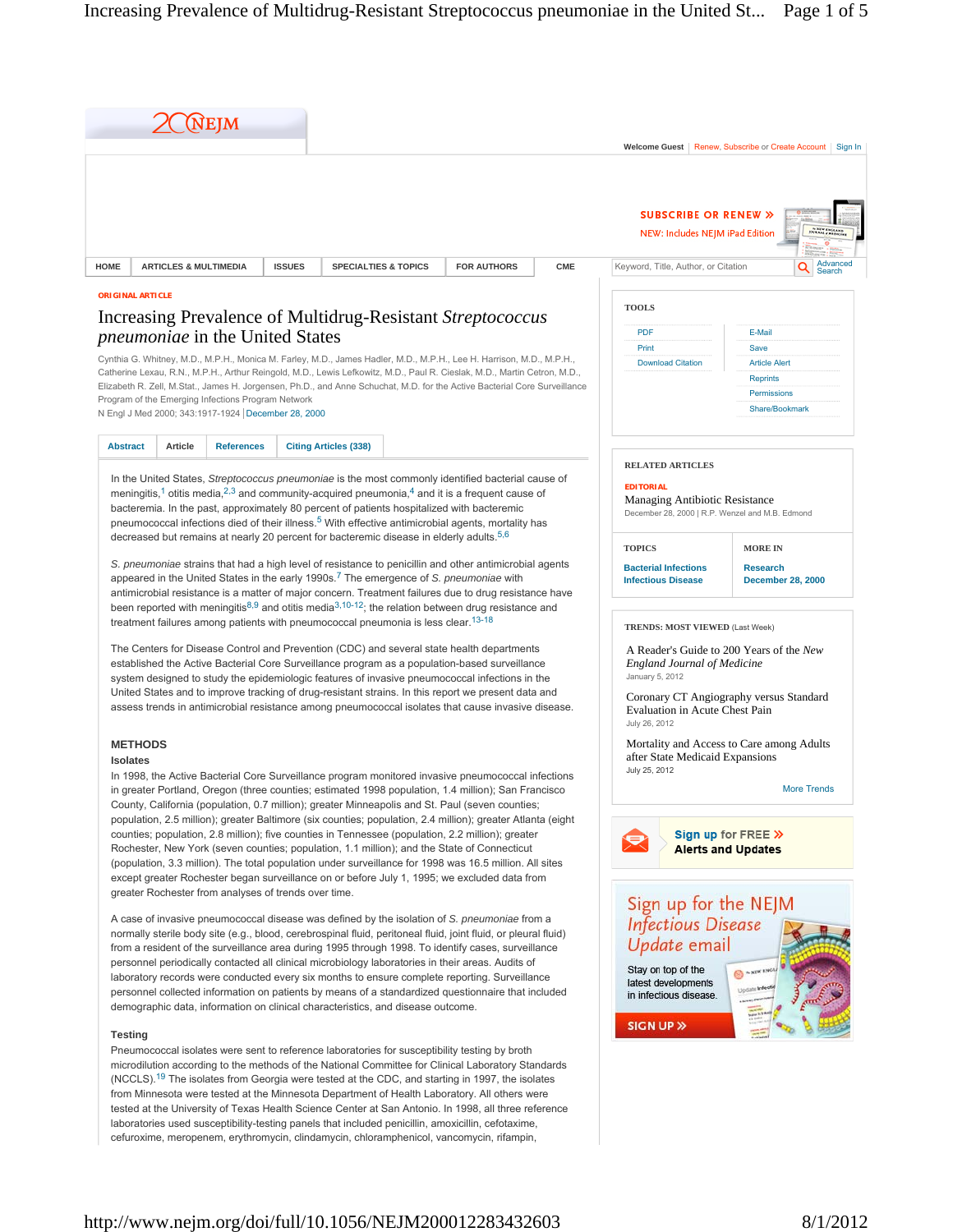levofloxacin, tetracycline, trovafloxacin, and quinupristin–dalfopristin. Analyses of trends over time were not possible for amoxicillin, cefuroxime, and quinupristin–dalfopristin, because of changes in panel composition. In 1998, levofloxacin and trovafloxacin were substituted for ofloxacin, which was used from 1995 to 1997. Serotyping with use of the quellung reaction was performed at the CDC and at the Minnesota Department of Health Laboratory.

Isolates were defined as susceptible, having intermediate resistance, or highly resistant to the agents tested according to the NCCLS definitions.<sup>20</sup> We defined an isolate as "resistant" for this analysis if it had either an intermediate or a high level of resistance. In analyses of resistance to multiple drug classes, we grouped the penicillins, cephalosporins, and meropenem into one drug class; isolates resistant to any of these agents (penicillin, amoxicillin, cefotaxime, cefuroxime, or meropenem) were considered resistant to antimicrobial agents of the β-lactam class. Ofloxacin, levofloxacin, and trovafloxacin were grouped as fluoroquinolone agents; other agents were considered to belong to their own drug classes.

#### **Statistical Analysis**

Statistical analyses were conducted with SAS software (SAS Institute, Cary, N.C.) or Epi Info<sup>21</sup> statistical software. Cumulative incidence rates were calculated for the calendar year 1998 with use of projections of the 1998 population from the Census Bureau. We used the chi-square test to compare proportions and the chi-square test for trend for temporal analyses.

We determined odds ratios for groups at risk for infection by penicillin-resistant organisms in 1998 with the use of multivariable logistic-regression modeling. For this analysis, we included all cases identified in 1998 for which penicillin-susceptibility results were available. The models included penicillin susceptibility or resistance as the dichotomous outcome variable and used demographic and clinical variables from the surveillance case-report form as independent variables. We assessed collinearity and interaction among variables in the final multivariable model. P values of less than 0.05 were considered to indicate statistical significance in all analyses.

#### **RESULTS**

#### **1998 Surveillance Results**

During 1998, 4013 cases of invasive pneumococcal disease were reported; isolates were available for susceptibility testing for 3475 (87 percent; range, 81 percent to 97 percent of isolates from each reporting site). Most isolates came from blood (98 percent). The cumulative incidence of invasive pneumococcal disease for calendar year 1998 ranged from 21 cases per 100,000 population in Tennessee to 33 cases per 100,000 population in California. After adjustment according to the age and race distribution of the U.S. population, the overall cumulative incidence was 23 cases per 100,000 population.

The majority of isolates (65 percent) were susceptible to all the agents tested; the percentage with such susceptibility ranged from 54 percent in Tennessee to 73 percent in New York State. The proportion of isolates that were resistant to at least three drug classes was 13 percent (range, 5 percent in New York to 24 percent in Georgia).

Overall, 24 percent of isolates from 1998 were resistant to penicillin (minimal inhibitory concentration [MIC], ≥0.12 μg per milliliter). The proportion of penicillin-resistant isolates was highest in the two sites in the southeastern United States — Georgia (33 percent) and Tennessee (35 percent) — and

lowest in California (15 percent) and New York (15 percent) (Table 1). Isolates with a high level of resistance to penicillin (MIC, ≥2 μg per milliliter) were more common than isolates with intermediate resistance (MIC, 0.12 to 1 μg per milliliter) (14 percent vs. 10 percent).



Erythromycin-resistant isolates (MIC, ≥0.5 μg per milliliter) were also most common in Tennessee (22 percent) and Georgia (27 percent) and accounted for 15 percent of isolates from all sites. Of 3103 isolates with a MIC of 4 μg or less of erythromycin per milliliter, only 7 (<1 percent) were highly resistant to clindamycin (MIC, ≥1 μg per milliliter); of 372 isolates with a MIC of at least 8 μg of erythromycin per milliliter, 102 (27 percent) were highly resistant to clindamycin.

resistant to cefotaxime, and two were resistant to erythromycin.

Of all agents tested, resistance to trimethoprim–sulfamethoxazole (MIC, ≥1 μg of trimethoprim and 19 μg of sulfamethoxazole per milliliter) was most common (29 percent of isolates). Very few isolates were resistant to rifampin (1 percent) or quinupristin–dalfopristin (<1 percent); all isolates were susceptible to vancomycin (MIC, ≤1 μg per milliliter). Seven isolates (<1 percent) were resistant to levofloxacin; all were from adults 44 to 83 years of age, and five of these seven (71 percent) were resistant to trovafloxacin. Five of the isolates that were resistant to levofloxacin were also resistant to penicillin, four were

**TABLE 2** Penicillin-susceptible isolates were likely to be susceptible to most of the other drugs tested (Table 2). Among isolates with an intermediate or high level of resistance to penicillin, significantly more isolates were highly resistant to other β-lactam agents than was the case when the isolates were susceptible to penicillin; the

Factors Independently Associated with Invasive Disease Due to S. pneumoniae with Resistance to Penicillin among All Patients with Invasive Pneumococcal Disease, 1998.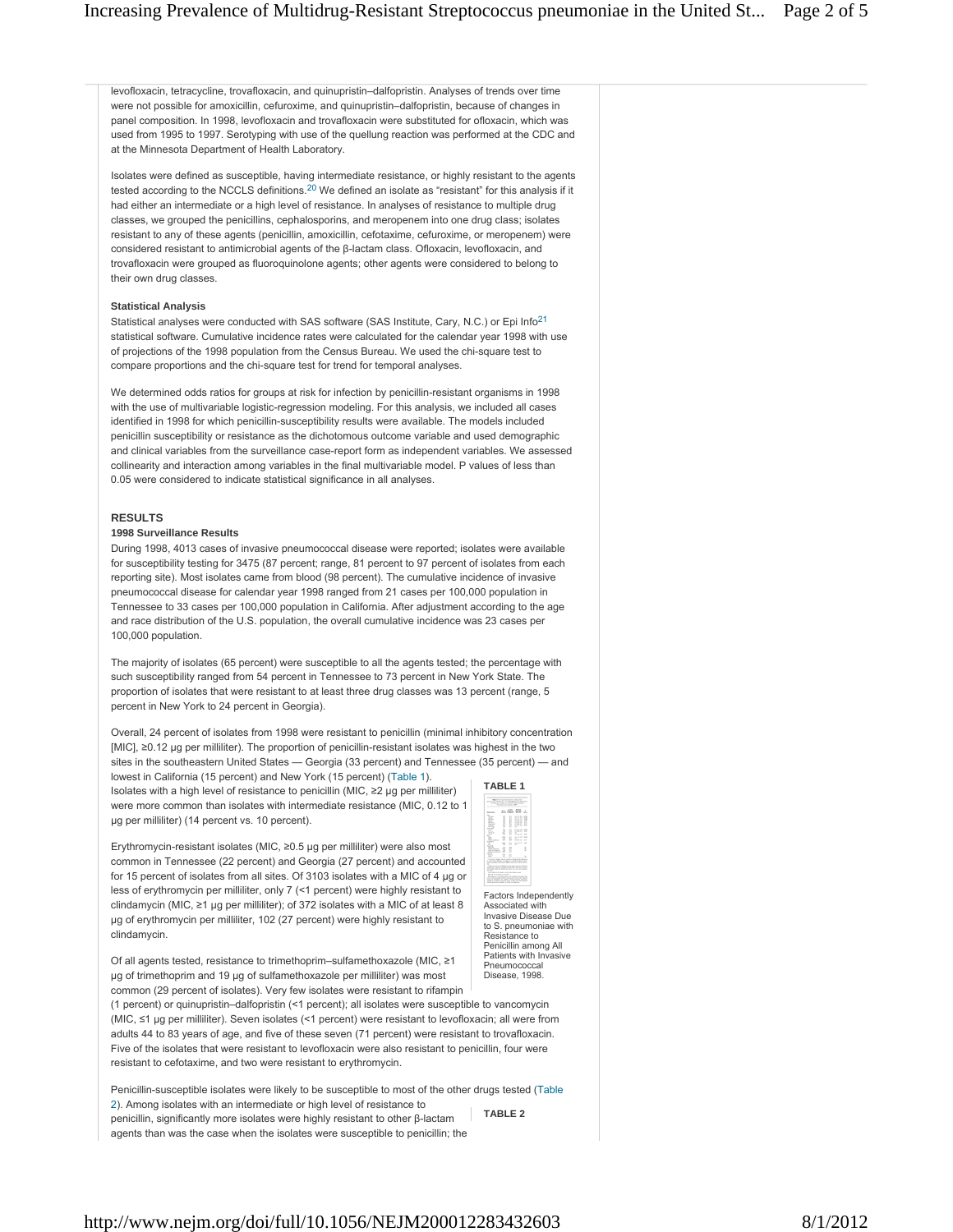same was true for erythromycin (P<0.001), trimethoprim–sulfamethoxazole (P<0.001), tetracycline (P<0.001), chloramphenicol (P<0.001), clindamycin (P<0.001), levofloxacin (P=0.007), trovafloxacin (P=0.01), and quinupristin– dalfopristin (P=0.02).

In 1998, 3466 isolates (86 percent of all cases of invasive *S. pneumoniae* disease in 1998) were available for serotyping. Of these, 13 could not be typed; 68 different serotypes were identified among the remainder. Serotype 14 was the most common (18 percent of all isolates) and accounted for nearly one fourth of all penicillin-resistant strains (Table 3). Seven serotypes (6A, 6B, 9V, 14, 19A, 19F, and 23F) accounted for 91 percent of all penicillinresistant strains. For over half of all isolates of serotype 9A, 9V, 19A, or 35B and approximately one third of all isolates of serotype 6A, 6B, 14, 19F, or 23F, the MIC of penicillin was at least 0.12 μg per milliliter. Six serotypes accounted for 90 percent (413 of 458) of isolates that were resistant to at least three drug classes: serotypes 14 (35 percent), 6B (17 percent), 23F (12 percent), 19F (9 percent), 9V (9 percent), and 6A (8 percent). Serotypes included in 7-valent pneumococcal conjugate vaccine formulations (4, 6B, 9V, 14, 18C, 19F, and 23F) comprised 78 percent of all penicillin-resistant strains and 81 percent and 76 percent of penicillin-resistant strains isolated from persons under five years and five or more years of age, respectively. Serotypes included in the 23-valent pneumococcal polysaccharide vaccine<sup>22</sup> accounted for 88 percent of penicillin-resistant strains; this proportion did not vary according to age group.

# **Factors Associated with Penicillin-Resistant Pneumococcal Disease**

In 1998, penicillin-resistant isolates were more common among strains from children under five years of age (32 percent, vs. 21 percent for persons five or more years of age; P<0.001), whites (26 percent, vs. 22 percent for blacks; P=0.006), and persons from Tennessee or Georgia (34 percent, vs. 19 percent for other sites; P<0.001) (Table 1). In a multivariable logisticregression model, age group, race, and surveillance area were significantly associated with having a penicillin-resistant isolate (Table 1). After we controlled for these factors, we found no association between the proportion of isolates that were resistant to penicillin and the diagnosis or outcome. On crude analysis, isolates from persons who were not hospitalized were more likely to be resistant to penicillin than isolates from inpatients (27 percent vs. 23 percent, P=0.02); the opposite was true on multivariable analysis after adjustment for other factors.

### **Trends in Pneumococcal Resistance, 1995 through 1998**

Between 1995 and 1998 (during which period 12,045 total isolates were collected), the proportion of isolates that were resistant to penicillin increased from 21 percent to 25 percent (P<0.001 by chi-

square test for trend) (Figure 1A). From 1995 to 1998, the lowest concentration of penicillin that inhibited the growth of 90 percent of pneumococcal isolates ( $MIC<sub>90</sub>$ ) increased from 1 µg per milliliter to 2 µg per milliliter, and the proportion of isolates for which the MIC of penicillin was at least 4 μg per milliliter increased from 5 percent to 7 percent (P<0.001 by chisquare test for linear trend). In both 1995 and 1998, a higher percentage of whites than blacks in all age groups had a penicillin-resistant infection, although the difference among children under five years of age was smaller in 1998 than in 1995 (Figure 2).

There were also significant increases from 1995 to 1998 in the proportion of isolates that were resistant to many of the other antimicrobial agents tested, including the other β-lactam agents (cefotaxime: from 10 percent in 1995 to 14 percent in 1998, P<0.001; and meropenem: from 10 percent to 16 percent, P< 0.001), erythromycin (from 11 percent to 15 percent, P<0.001), trimethoprim–sulfamethoxazole (from 25 percent to 29 percent, P<0.001), and rifampin (from 0.2 percent to 0.6 percent, P=0.004). These increases occurred exclusively among isolates that were resistant to penicillin (Figure 1B); among penicillin-susceptible strains, we found no increases in the proportion of isolates that were resistant to any of the other agents tested.

There was a decline in the proportion of chloramphenicol-resistant isolates from 1995 to 1998 (from 5 percent to 3 percent, P<0.001) (Figure 1A), which occurred in both penicillin-susceptible and penicillin-resistant strains. Between 1995 and 1997, the overall proportion of isolates that were resistant to ofloxacin increased significantly (from 2.6 percent to 3.8 percent; P=0.01 by chi-square test for trend) (Figure 1A); the amount of increase did not differ between the penicillin-resistant and the penicillin-susceptible isolates. From

1995 to 1998, the overall proportion of isolates that were resistant to three or more drug classes increased significantly (from 9 percent to 14 percent; P<0.001 by chi-square test for trend) (Figure 1A), as did the proportion of isolates that were resistant to amoxicillin, erythromycin, and trimethoprim–sulfamethoxazole, drugs representing three classes of oral agents commonly used as

| -                                      | $-$<br><b>Barnette of</b><br><b>Bargain</b><br>-- | <b>Burnet Avenue</b><br>1202 |             | Control Montana<br>ы | <b>COLLEGE</b>  |
|----------------------------------------|---------------------------------------------------|------------------------------|-------------|----------------------|-----------------|
|                                        | and on                                            |                              | is allowed. |                      |                 |
| <b>Service</b>                         | t                                                 | ALC: U                       | 14          | $-40.5$              | <b>CARD IN</b>  |
| <b>CARD CARDS</b>                      |                                                   | ÷                            | $\sim$      | $-1$                 | $-0.001$        |
| -                                      | ÷                                                 | ÷                            | Ë           | <b>HEA</b>           | $-2.441$        |
| <b>SERVICE</b>                         | ÷.                                                | $\sim$                       |             | $\rightarrow$        | <b>CALLED</b>   |
| <b>College Ave</b>                     |                                                   | ÷                            |             | $\cdots$             | <b>CAMER</b>    |
| <b>Service control</b><br>advertising. | <b>CALL AND</b>                                   | $\sim$                       |             | $-10.4$              | <b>CAMER</b>    |
| <b>Services</b>                        |                                                   | u                            | $\sim$      | $\cdots$             | <b>CALLED</b>   |
| <b>Locations</b>                       | 111111                                            | š                            | $\sim$      | $\overline{1}$       | 140             |
| <b>Scratters</b>                       |                                                   |                              | u           | ÷                    | n.c.            |
| <b>TRANSPORT</b>                       |                                                   |                              | ÷           | w                    | $-0.001$        |
| <b>Sales Card</b>                      |                                                   | ÷                            | ÷           | $\cdots$             | $-2.80$         |
| <b>CONTRACTOR</b><br><b>STATISTICS</b> | $\sim$                                            | $\sim$                       | <b>STEP</b> | $\overline{1}$       | <b>STATE</b>    |
| <b>Silvers</b>                         | $\sim$                                            | $\sim$                       | 11          | $\mathbb{R}$         | 10 <sup>2</sup> |

Proportion of Pneumococcal Isolates That Were Highly Resistant to Various Antimicrobial Agents According to Their Susceptibility to Penicillin, 1998.

# **TABLE 3**



Pneumococca Isolates with Resistance to Penicillin, According to Age Group of Patient and Serotype, 1998.



Frequency of Resistance of Invasive Pneumococcal Isolates to Various Agents According to Year, 1995 through 1998, for Selected Counties in the United States.



Proportion of Pneumococcal Isolates with Resistance to Penicillin in 1995 and 1998, According to the Patient's Age and Race.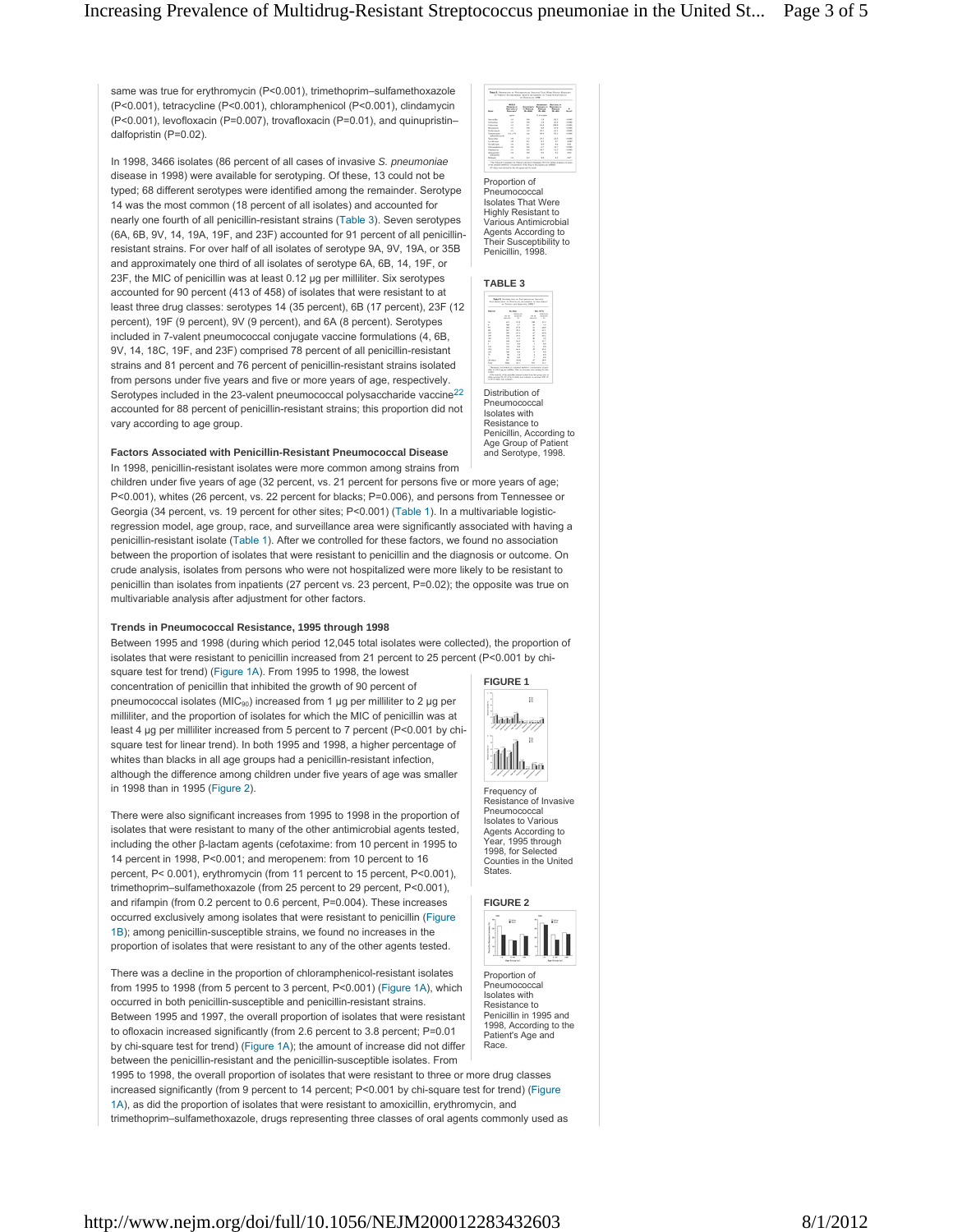therapy for otitis media (from 2 percent in 1995 to 9 percent in 1998, P<0.001 by chi-square test for trend).

### **DISCUSSION**

Between 1995 and 1998, *S. pneumoniae* isolates that were resistant to penicillin became increasingly resistant to other agents (Figure 1B). In 1995, 1 in 11 pneumococcal isolates (9 percent) was resistant to at least three different drug classes; in 1998, that ratio had increased to nearly 1 in 7 (14 percent). Although, in 1998, 65 percent of pneumococcal isolates remained susceptible to all drugs tested, the problem of infections due to multidrug-resistant *S. pneumoniae* is worsening. Because more than one third of isolates are resistant to at least one antimicrobial agent, drugresistant pneumococci have become a substantial clinical problem. As Table 2 emphasizes, isolates that are susceptible to penicillin are rarely resistant to another agent, whereas isolates that are resistant to penicillin are likely to be resistant to multiple other agents. Choosing an effective therapy for patients with drug-resistant pneumococcal infections is becoming more challenging. Groups of experts have developed treatment recommendations to address the increasing difficulty of treating pneumococcal infections in an era of antimicrobial-resistant strains.<sup>23-25</sup>

Newer-generation macrolides and fluoroquinolones have become popular for treating pneumococcal disease and for the empirical treatment of respiratory infections. $24$  Ominously, our data indicate that resistance to erythromycin is increasing among pneumococci, and resistance to the newer macrolides can be inferred from testing isolates for susceptibility to erythromycin.<sup>20,26</sup>

In 1998, resistance to fluoroquinolone agents was uncommon among isolates from our surveillance sites and in other studies. $27-29$  From 1995 to 1997, however, there was a 50 percent increase in the proportion of isolates that were resistant to ofloxacin. The increase over time in the proportion of isolates that are resistant to ofloxacin arouses concern that resistance to the other fluoroquinolones will become more common. In a recent report from Canada, investigators found a significant increase in the proportion of pneumococcal isolates from adults for which the MIC of ciprofloxacin was at least 4 µg per milliliter (from none in 1988 and 1993 to 3 percent of isolates in 1997 and 1998).<sup>27</sup> Fluoroquinolone resistance has been found to be due to mutations in the genes encoding subunits of topoisomerase IV (*parC*) and DNA gyrase A (*gyrA*).<sup>30</sup> We found that nearly all isolates that were resistant to levofloxacin were also resistant to trovafloxacin; whereas isolates can be resistant to levofloxacin because of a mutation at either the *parC* or the *gyrA* site, mutations in both regions appear to be necessary for isolates to become resistant to trovafloxacin.<sup>31</sup>

Higher proportions of young children and whites had infections due to pneumococcal strains that were resistant to penicillin than was the case among older persons and blacks; this result agrees with those of earlier studies.<sup>7,32</sup> White race is probably a surrogate for factors such as higher socioeconomic status and overuse of antimicrobial agents, which is perhaps more common among whites.<sup>33-35</sup> Between 1995 and 1998, however, the proportion of penicillin-resistant *S. pneumoniae* isolates among strains from blacks under five years of age increased substantially.

From 1995 to 1998, antimicrobial-resistant pneumococci were most common at the surveillance sites in the southeastern United States. In another analysis of Active Bacterial Core Surveillance data, the proportion of resistant isolates varied markedly among institutions in the same area. $36$  Geographic variation may be related to the spread of resistant clones, local patterns of antimicrobial use, or other as yet undescribed factors.

A pneumococcal conjugate vaccine has recently become available in the United States for use in young children. Studies indicate that the vaccine is highly effective against invasive disease, and perhaps other syndromes, in young children.<sup>37</sup> Serotypes included in the 7-valent vaccine accounted for 78 percent of penicillin-resistant strains in our study, and if the vaccine provides cross-protection against serotypes 6A and 19A, an additional 15 percent of penicillin-resistant infections would be covered. If the vaccine reduces carriage of vaccine-type pneumococcal strains, as would be expected from the results of trials reported to date,<sup>38,39</sup> we may see a reduction in resistant pneumococci as the vaccine becomes widely used. Even if there is little effect on carriage and transmission, we may see a reduction in the overall proportion of pneumococcal infections that are resistant, because resistant strains are more common in children than in adults. However, whether pneumococci of other serotypes will more frequently become resistant to antimicrobial drugs or replace those included in the conjugate vaccine as major causes of invasive disease remains to be seen.

The CDC's Active Bacterial Core Surveillance is conducted in a population of 16.5 million persons, accounting for nearly 6 percent of the U.S. population. Therefore, analyses of trends in these data can probably be generalized to the U.S. population as a whole. The overall proportion of isolates that were resistant to penicillin was similar to that in other national samples.<sup>28,29,40</sup> One limitation of the surveillance program is that it covers relatively few geographic areas; resistant pneumococci may be a greater or lesser problem in different parts of the United States.

For over a half-century, patients with pneumococcal disease have benefited from penicillin and other antimicrobial agents. Although the majority of strains remain susceptible to all commonly used agents, the increasing prevalence of multidrug-resistant strains illustrates once again the ability of bacteria to survive and adapt. Judicious use of antimicrobial drugs is necessary if we are to avoid